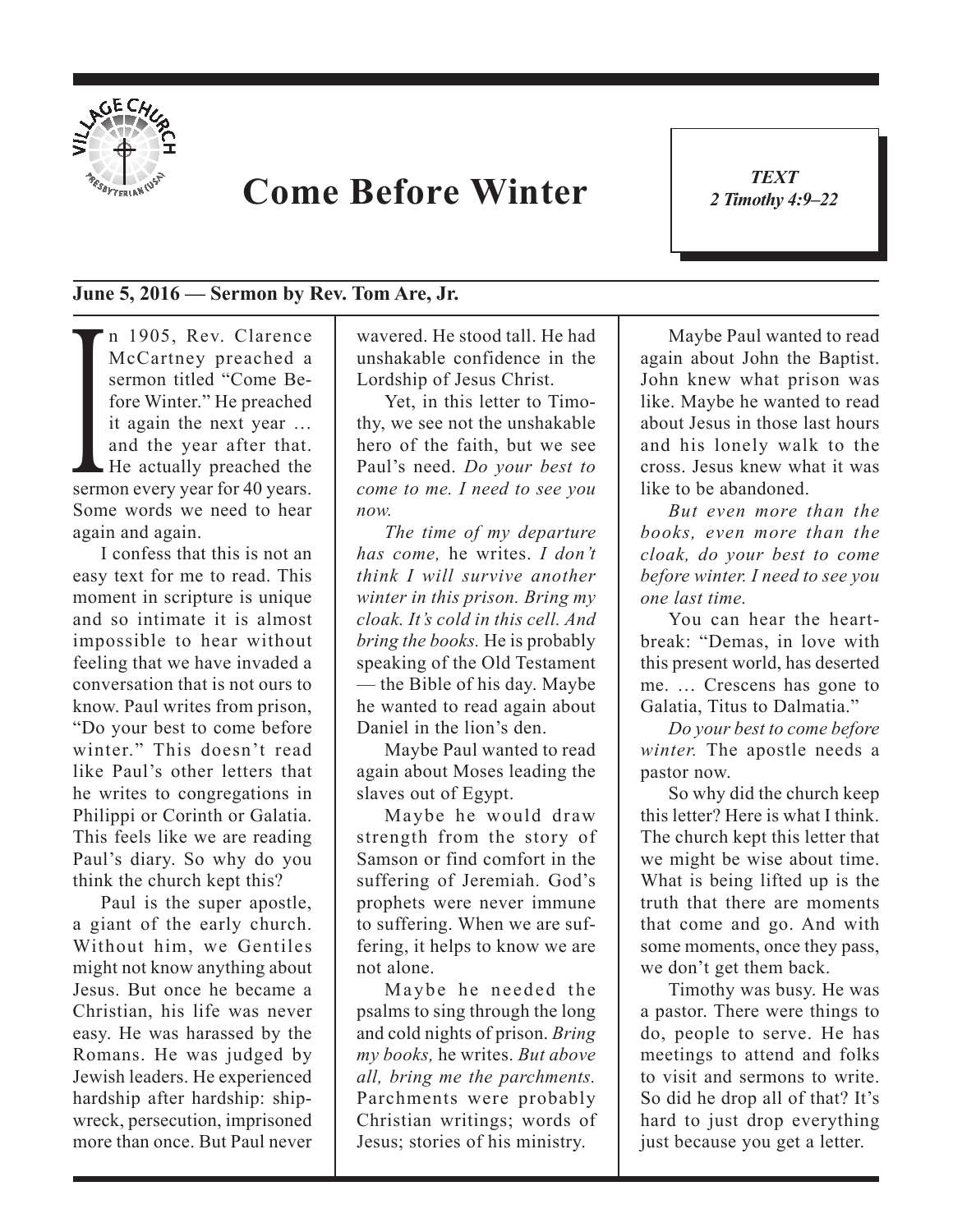2

Or did he look at the calendar and realize he had some things he needed to get done? He would go as soon as some time opened up on his calendar. The leaves were turning, but winter was still a ways off.

We do that sometimes. We postpone important things because we are captive of urgent things. But when we do, sometimes the weather can catch us by surprise.

Timothy rushes down to the harbor, but the ice has set in — no more boats until spring. *Come back in the spring,* they tell him.

All winter long, Timothy prays that Paul is OK — that he's not cold without his cloak; that his mind isn't going crazy without his books and parchments. He catches the first boat in spring. He goes to the church. *Why, you're Timothy? My, how Paul loved you. He spoke of you every day. He died during the winter, you know. He would be so pleased to know you came.*

I hope it didn't happen like that. Time matters. I worry about our society, which has lost control of time. There are moments that, once they pass, we don't get them back.

One day I walked into the kitchen, and there was a birthday card on the table. I said, "What's this?" A friend in church had mailed a birthday card. "What's this?" I asked.

Carol said, "A birthday card"

"For who?" As soon as I said that, I knew I was in trouble. It was Carol's birthday, and there was no covering up that I had completely forgotten. My face betrayed the truth. It cost me a dining room table.

There are moments that can't be postponed.

I am reading with bewilderment about the standoff between the Supreme Court and the Kansas legislature over funding education in the state. The court has said, "Fix it by the end of this month, or schools could be closed down." Can you imagine that? The legislature has said the courts don't have the power to close down the schools.

It seems to me nothing less than an abdication of responsibility to gamble with our kids like this. These young years matter. Their education matters. This community has historically been a gem, and one reason is that we have valued education. It is getting increasingly difficult to tell what we value these days. But we can't just postpone doing right by the children.

There are moments that come, and once they do, you don't get them back.

On a global scale, scientists are suggesting that the window is closing on climate change. So when do we get serious about it? After we have run out of fossil fuels? After cities like New Orleans and Miami are under water? Maybe we will develop a way to pull the carbon out of the atmosphere so that all of this is much ado about nothing. But to assume such things could find us realizing the ship has sailed, and we live on a different planet than we have heretofore.

That's why the church kept this letter: because Christian faith is wise about time.

There are days that come and go; and they bring opportunities that, once missed, we can't get back easily.

I had a meeting to go to. I don't remember what the meeting was about, but meetings are pretty much my life. I like them, for the most part, because I have learned that when people who care about something come together, good things happen. My daughter Sarah was in a choir performance, and she had a solo. It was one of her first solos. I told her I would come from the meeting to hear her sing.

But the meeting went longer than expected. I arrived at the school just as they began the song after her solo. I missed it.

I was like the guy Harry Chapin sang about in that old song *The Cat's in the Cradle*. Do you remember it?

*My child arrived just the other day; he came to the world in the usual way. But there were planes to catch and bills to pay; he learned to walk while I was away.* 

I don't want to be that guy.

Paul asked Timothy to come. It's not easy to do because we don't want to be a burden. We don't want to impose on others. I am so conflicted about that that I don't even like to ask the folks in Home Depot where the garden hoses are.